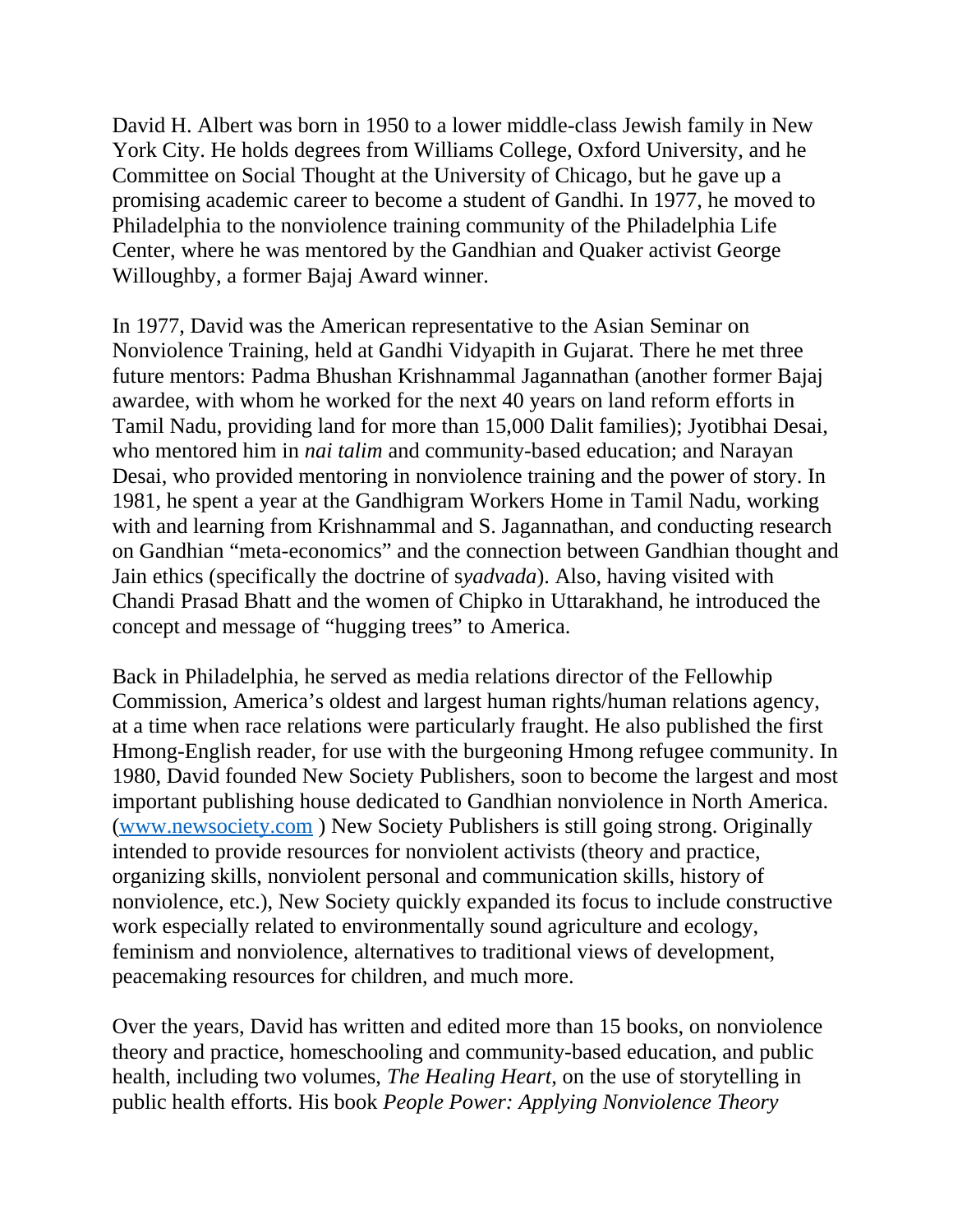(1985) brought together pointers on the practical application of the theory of nonviolence in social and political conflict situations. It was translated into several dozen languages. One translation, into Tagalog, was utilized by Catholic nuns who ended up blocking tanks with their bodies during the overthrow of the Marcos' dictatorship in the Philippines.

With the publishing house well established, David turned his attention to two other avenues of Gandhian thought and action: *Nai Talim* and community-based education, and the constructive program leading to *Gram Swaraj*. He lectured across North America on progressive, community approaches to homeschooling, and wrote two monthly columns for magazines, "My Word!" and "Life Learning".

David's co-founded *Friendly Water for the World* (www.friendlywater.org), working with extremely poor and dispossessed communities in subSaharan Africa and India. Many of these communities experience both past and ongoing trauma related to military activity, rape and sexual abuse, kidnapping of children, tribal and ethnic conflicts, infectious diseases, and lack of resources to meet very basic needs. The trauma is especially exacerbated by lack of access to water – worsening as a result of climate change, waterborne illnesses (particularly among children who experience parasitic stress – permanent brain damage making it difficult for them to learn); and a general lack of control over their own lives.

Communities that David has worked with include: widows; people with HIV; refugees; former child soldiers; survivors of wartime rape and sexual assault; tribal communities and Dalits; people with albinism; unemployed youth; orphans and survivors of genocide; and differently abled people.

*Friendly Water for the World* currently trains people in seven core technologies for implementation by communities themselves at the community level: rainwater catchment systems; interlocking stabilized-soil brickmaking; rocket stoves, BioSand Water Filters; MicroFlush toilets, Permagardens, and soapmaking.

But the critical issue addressed by *Friendly Water* is to overcome the barriers preventing individuals and communities from attaining some measure of *Swaraj/Swadeshi* – community-based self-reliance, self-governance, self-esteem, and community self-realization. In dispossessed communities, people are regularly denied the material conditions necessary for their own survival, but also robbed of their culture, customs, traditions, history, language. In their disempowerment (similarly experienced by people in materially wealthier societies as well), people are atomized, supposedly free, democratic citizens molded into consumers and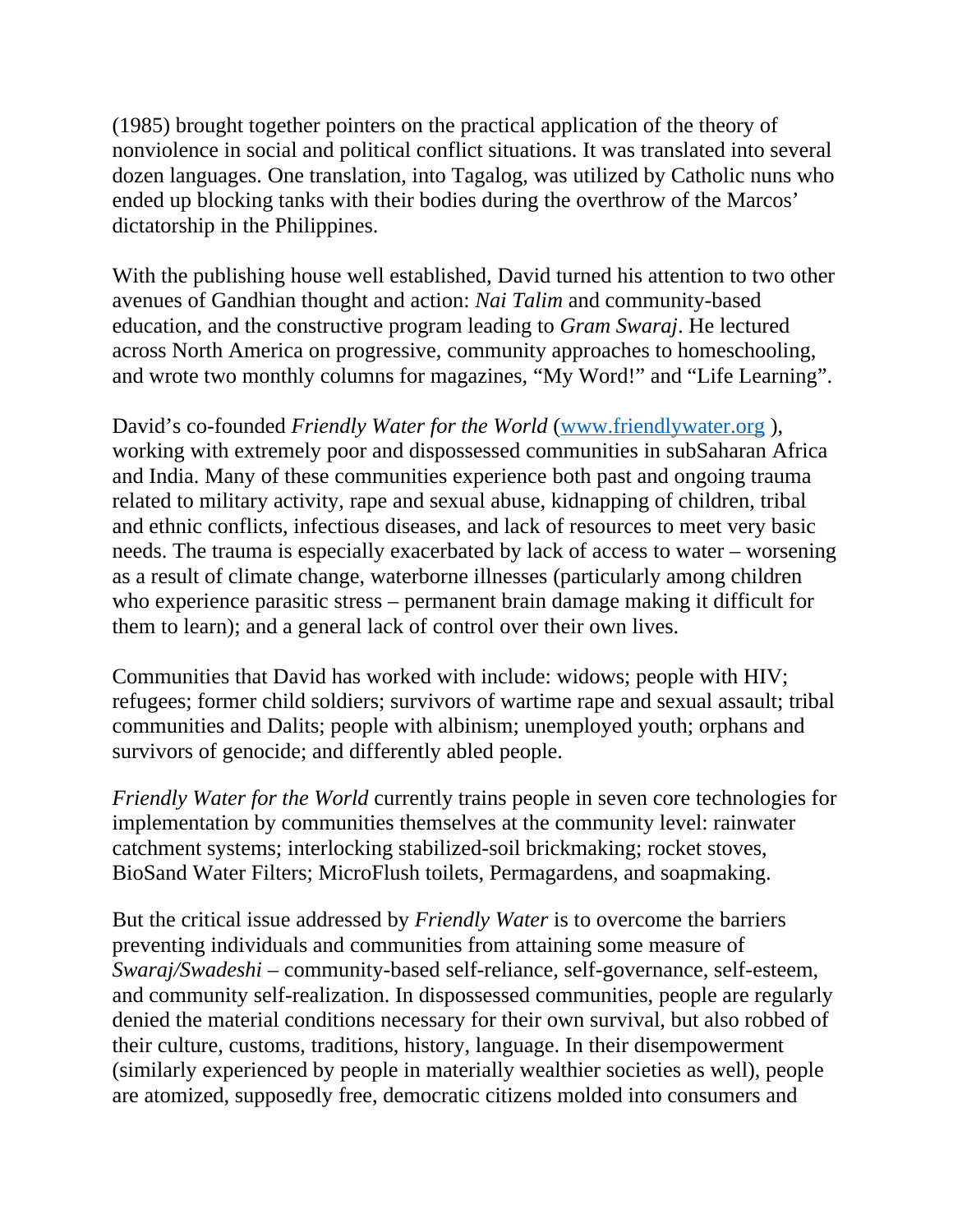commodities, their ability to plan together cooperatively stripped, their voices lost.

Much of what *Friendly* Water attempts to do is assist communities in recovery and in reimagining themselves. The real work is in *social technology,* making it conceivable for communities to revivify themselves, making the impossible possible, utilizing the tools of appreciative inquiry, asset-based community development, community engagement, and longer-term empowerment. David notes this is a long road, with communities taking the lead, but there is no easy substitute. There have been *Friendly Water* projects and programs in Kenya, India, Uganda, Tanzania, Ethiopia, Rwanda, Burundi, Zambia, Afghanistan, Mexico, Bolivia, Congo-DRC, Liberia, and Sierra Leone.

While continuing his work with *Friendly Water for the World*, David has been engaged in other work as well, some of which are spinoffs of *Friendly Water*. In 2014 David cofounded the *Friends Ugandan Safe Transport Fund (FUST –*  [www.friendsugandansafetransport.org](http://www.friendsugandansafetransport.org/) *)*. Modeled on the Quaker-based Underground Railroad in the United States prior to the Civil War. To date FUST, with its very courageous local "conductors", has rescued 2,711 LGBTQ individuals in Uganda who were facing lynching, beatings, homes being burned out, dismissal from all employment, and complete repudiation by their families. These individuals are now found in countries around the world.

David also serves on the board of the *Congo Integration Network (*[www.cinseattle.org](http://www.cinseattle.org/) ), delivering assistance, counseling, and services to Congolese refugees and immigrants in the Seattle area, and on the board of advisors of *Congo Threads*, providing safe housing and community for war orphans in eastern Congo-DRC. David also works closely with the *Rape Hurts Foundation* ([www.rapehurts.org](http://www.rapehurts.org/) in Jinja, Uganda, which provides rescue, safe housing, counseling, economic support, and employment training for women and children who have been raped, sexually assaulted, or battered. Their shelter for survivors of gender-based violence is named after him.

In 2021, David worked with members of Khudai Khidmatgar, the Social Harmony Federation, and others to organize the *Covid Peace Volunteers* at 22 locations throughout India. Dedicated volunteers brought oxygen to people's homes; brought people to shelters and helped them find medicines; ensured families with affected members had sufficient food and water; assisted people in getting to medical appointments and securing medications; arranged for needed childcare; helped families with cremations and burials; and, perhaps above all, listened to people in their time of need.